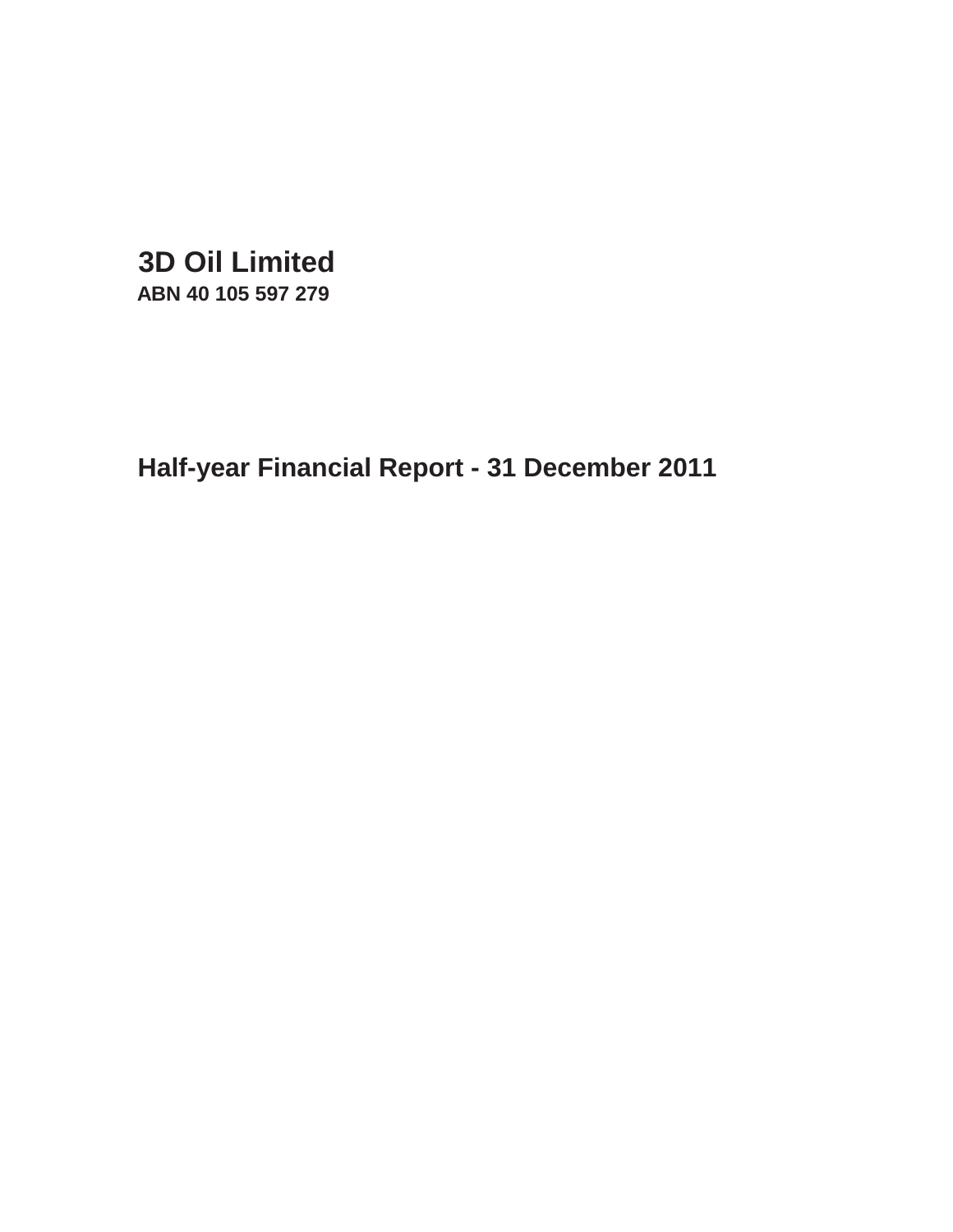| Directors                   | Campbell Horsfall<br>Chairman and Non-Executive Director<br><b>Noel Newell</b><br><b>Managing Director</b><br>Melanie J Leydin<br>Non-Executive Director<br>Philippa Kelly<br>Non-Executive Director<br>Keith Edwards<br><b>Non-Executive Director</b> |
|-----------------------------|--------------------------------------------------------------------------------------------------------------------------------------------------------------------------------------------------------------------------------------------------------|
| Company secretary           | Melanie J Leydin                                                                                                                                                                                                                                       |
| Registered office           | Level 5, 164 Flinders Lane<br>Melbourne Victoria 3000<br>Telephone: (03) 9650 9866                                                                                                                                                                     |
| Principal place of business | Level 5, 164 Flinders Lane<br>Melbourne Victoria 3000<br>Telephone: (03) 9650 9866                                                                                                                                                                     |
| Share register              | Computershare Investor Services Pty Ltd<br>452 Johnston Street<br>Abbotsford Victoria 3067<br>Telephone: (03) 9415 5000                                                                                                                                |
| Auditor                     | <b>Grant Thornton Audit Pty Ltd</b><br><b>Chartered Accountants</b><br>215 Spring Street<br>Melbourne Victoria 3000                                                                                                                                    |
| Solicitors                  | Baker & McKenzie<br>Level 19, 181 William Street<br>Melbourne Victoria 3000                                                                                                                                                                            |
| Stock exchange listing      | 3D Oil Limited shares are listed on the Australian Securities<br>Exchange (ASX code: TDO)                                                                                                                                                              |
| Website address             | www.3doil.com.au                                                                                                                                                                                                                                       |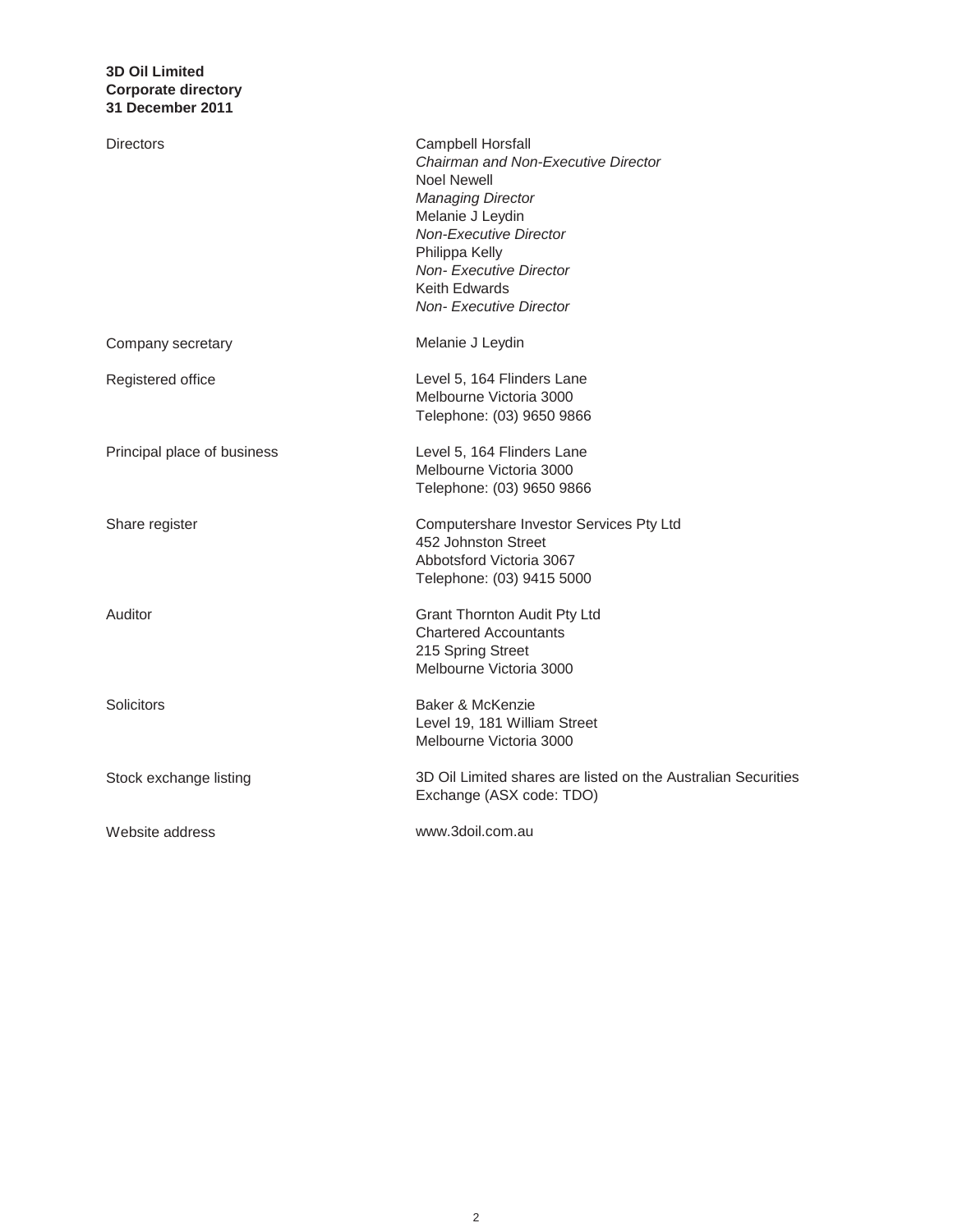### **3D Oil L Limited Review of Operations** For the half-year ended 31 December 2011

### **Review of Operations**

3D Oil Limited is the operator and 100% equity holder of two permits in Bass Strait, VIC/P57 in the Gippsland Basin, Victoria and T/41P in the Bass Basin, Tasmania.



Location of 3D Oil exploration permits

# *VIC/P57, Gippsland Basin Offshore Victoria*

Exploration permit VIC/P57 is located in the north-west of the offshore Gippsland Basin. It contains the undeveloped West Seahorse oil field and several other prospects and leads. The initial VIC/P57 lease expired during the reporting period and, after the required relinquishment of half of the blocks (or partial blocks) it was renewed for a five-year term commencing 10 August, 2011. VIC/P57 now comprises approximately 483 square kilometres, and has retained all of the previously identified prospects and leads. The minimum work requirements for the renewed permit include the drilling of one exp loration well before Augu ust 2014 and d another bef fore August 2 2016.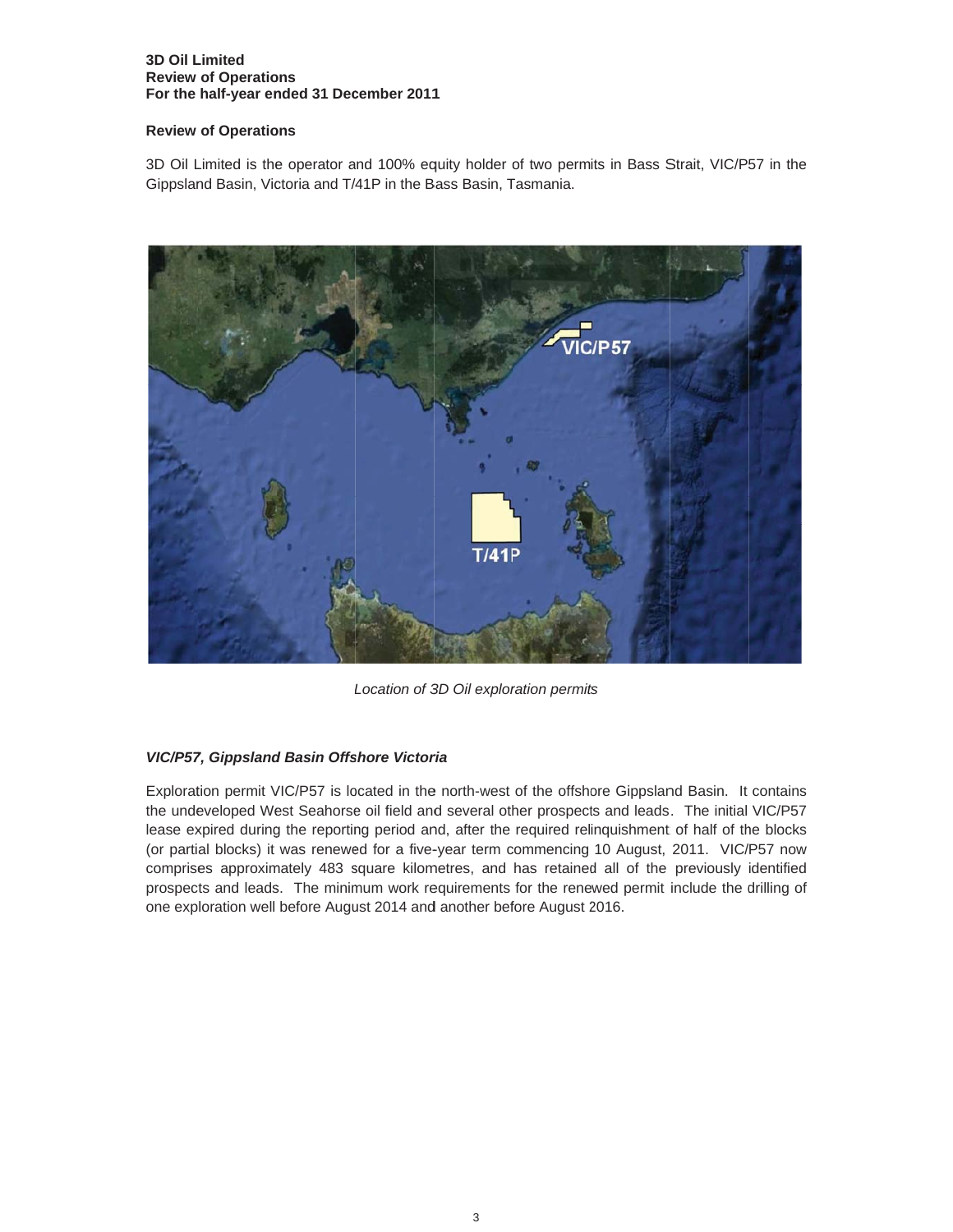

*The renewed VIC/P57 exploration permit (retained area in orange, relinquished area dashed line) showing prospects and leads.*

In early November 2011, 3D Oil announced it has entered into a non-binding term sheet with Canadian oil and gas company, Oracle Energy Corporation ("OEC") for OEC to farm-in to the VIC/P57 permit. OEC could potentially earn 50% in the permit by drilling two wells with a total carried expenditure of up to \$30 million, or drilling one well for up to \$15 million and contributing the remaining capital to other activities in the permit, such as developing the West Seahorse field. The transaction was conditional upon the parties signing definitive documentation, which was expected by 17 February 2012.

Early in 2012 OEC notified 3D Oil that it will be unable to finalise definitive documentation and commercial terms in accordance with the original timetable and terms. 3D Oil and OEC will progress discussions on a revised, non-exclusive basis. There is no certainty that any revised term sheet will be agreed with OEC. In parallel, 3D Oil recommenced discussions with other parties, including those that have previously expressed an interest in VIC/P57 and 3D Oil.

During December 2011, 3D Oil received the long-awaited reprocessed 3D seismic data spanning approximately 500 square kilometres over much of VIC/P57 and selected adjacent areas. Interpretation of this data set had commenced by the end of the reporting period.

The clearer imaging of the subsurface, especially in the lower Latrobe Group, is enabling an improved re-interpretation, which is already resulting in a far more confident delineation of the deeper structural configuration across the permit. Preliminary mapping of the new data set of the lower Latrobe Group in the Felix Prospect has confirmed the presence of the structure at depth. In conjunction with ongoing geological studies, this work is feeding in to a more rigorous assessment of all prospects and leads, with much of the initial focus being on the prospective Sea Lion as well as the Felix structures, which remain the prime candidates for exploratory drilling.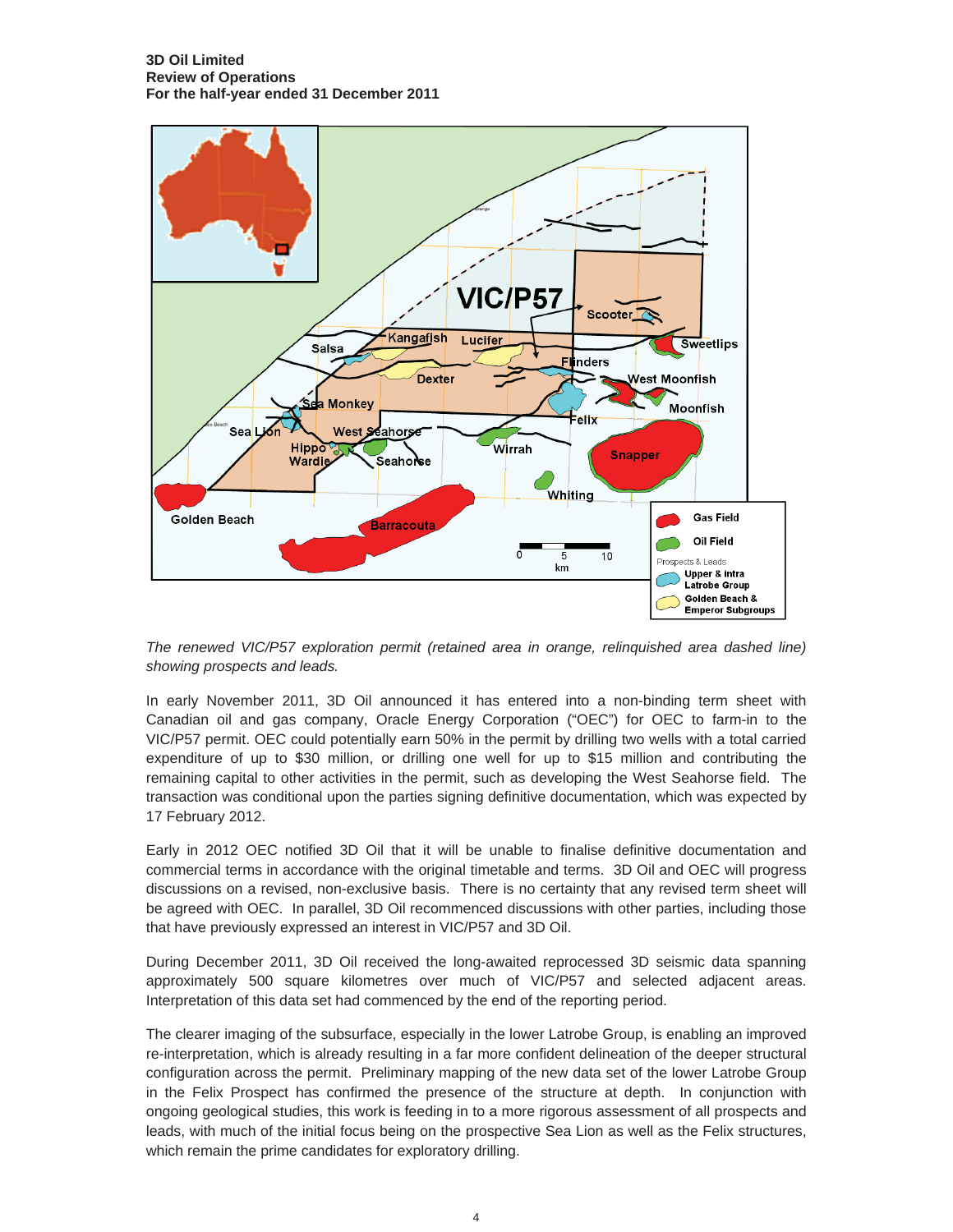

*Preliminary depth map of the lower Latrobe Group (F.longus) over Felix and surrounds* 

The major asset contained within VIC/P57 is the West Seahorse oil field. The preferred development plan for the West Seahorse field, a subsea tie-back to shore of the suspended West Seahorse-3 well, has remained largely unchanged during the past year; though some minor changes have been incorporated. The 14-kilometre offshore line is proposed to consist of two pipelines, an 8-inch multiphase and a 2-inch gas lift, as well as a control umbilical line. The shore crossing is proposed to be horizontal directionally drilled with onshore lines utilising existing hydrocarbon pipeline easements. The crude will be stabilised at a small new-build plant and either exported by road tanker or existing third-party oil pipeline. The challenge for progressing the development continues to be securing the optimal f financing arr rangement.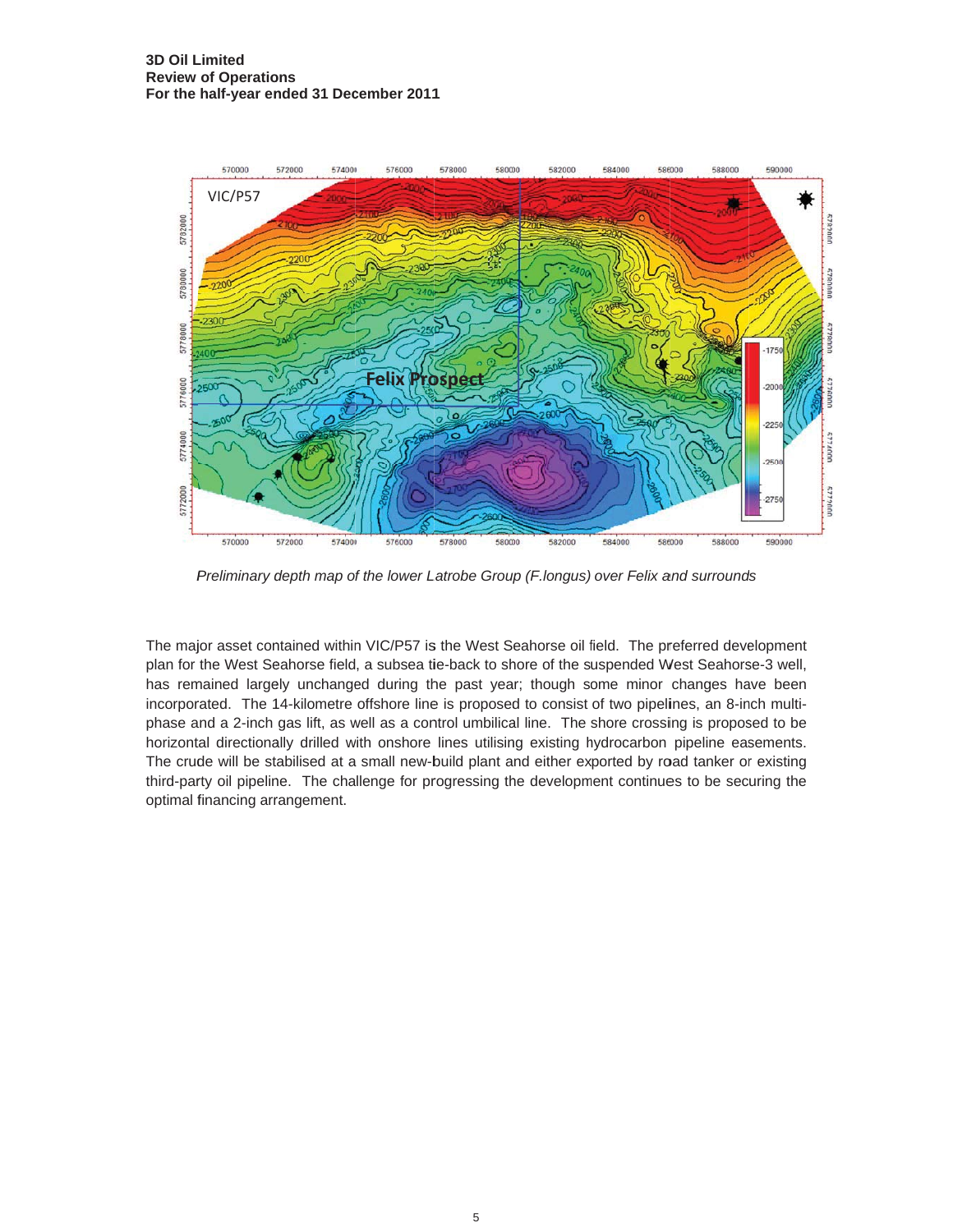

*The proposed development concept for West Seahorse field.*

# *T/41P, Bass Basin offshore Tasmania*

Located in the in the eastern half of the Bass Basin, Exploration Permit T/41P covers approximately 2,700 square kilometres and has been held 100% by 3D Oil Limited since mid-2005. This part of the Bass Basin has only been lightly explored in the past, with only one exploration well, Chat-1, drilled in the permit area in 1986. 3D Oil Limited conducted a two-dimensional (2D) seismic survey over most of T/41P in 2008 and, based on interpretation and integration of that data with previous work, identified several features of interest, particularly in the south-west of the permit.

To obtain a more-detailed understanding of the most prospective of these leads, a three-dimensional (3D) seismic survey was planned for acquisition in early 2010, but had to be deferred due to vessel unavailability.

In early 2011 3D Oil acquired the 264 square kilometre Dalrymple 3D seismic survey using the PGS 12-streamer vessel MV *Ramform Sterling*. The survey was completed incident free, ahead of schedule and under budget.

Processing of the data was completed and received by 3D Oil in August, 2011 and interpretation of it is well advanced as at the end of the reporting period. Mapping of all significant faults and key seismic horizons is nearing completion, while velocity analysis, depth conversion and investigation of the data set of amplitude anomalies are continuing. Similarly, an update to the geological evaluation of the petroleum system in this region of the basin, to provide a better understanding of the potential for adequate hydrocarbon charge, reservoir quality, and seals is also continuing.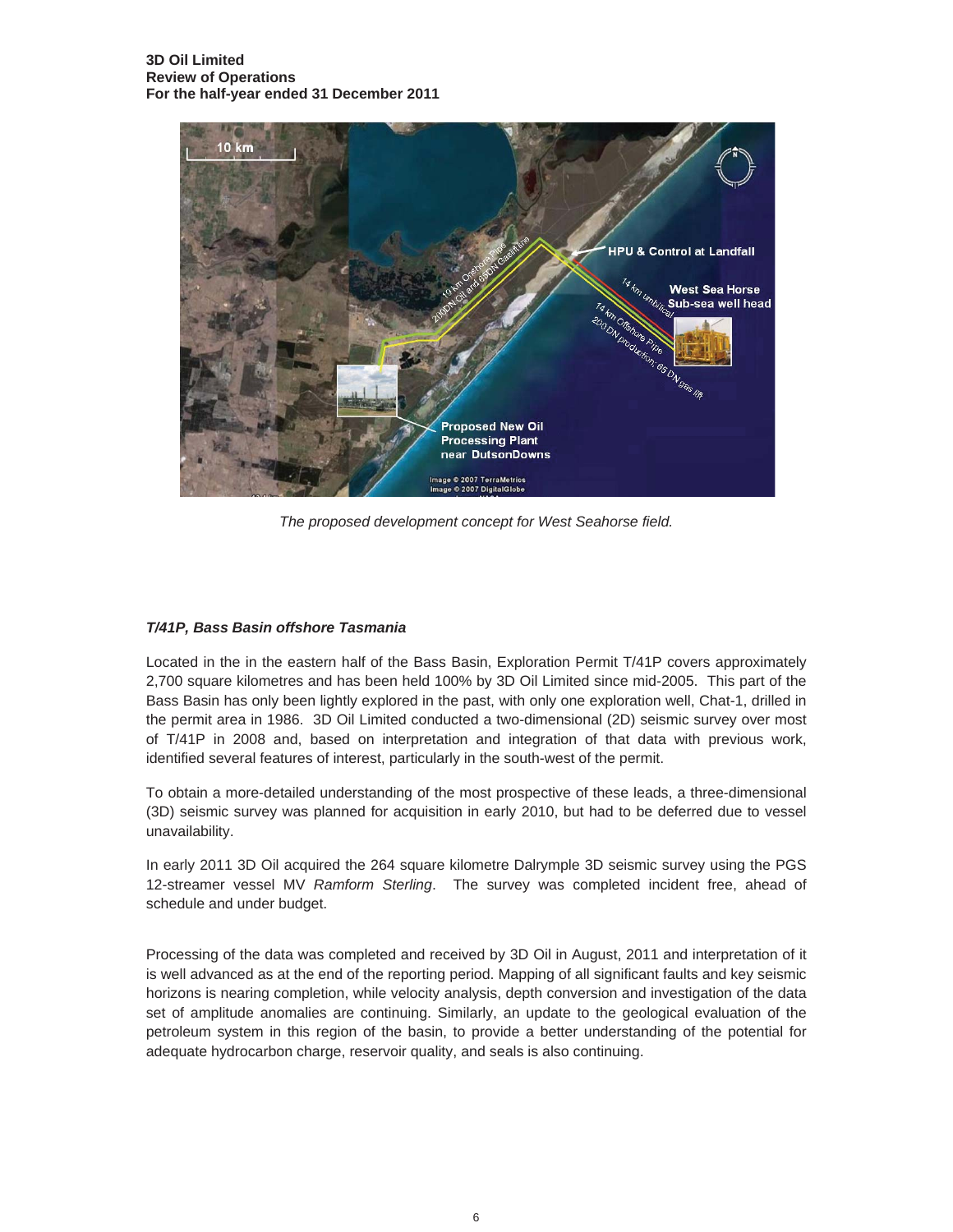

*Preliminary mapping, of newly-processed Dalrymple 3D survey, of the top Eastern View Coal Measures (TWT).*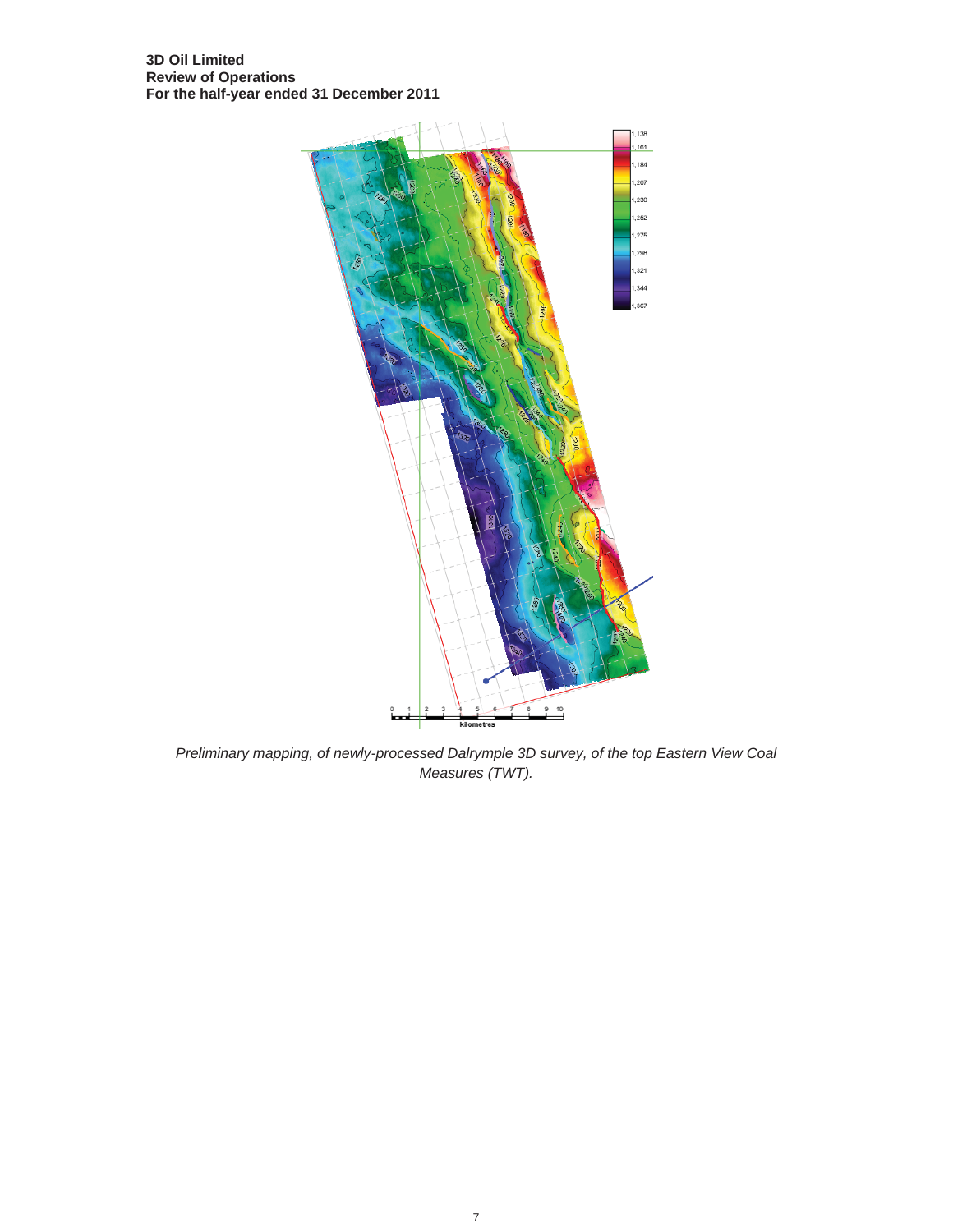### **3D Oil Limited Directors' report 31 December 2011**

The directors present their report, together with the financial statements, on the company for the half-year ended 31 December 2011.

### **Directors**

The following persons were directors of 3D Oil Limited during the whole of the financial half-year and up to the date of this report, unless otherwise stated:

Ms Melanie Leydin Ms Philippa Kelly Mr Keith Edwards Mr Campbell Horsfall Mr Noel Newell

### **Principal activities**

During the financial half-year the principal continuing activities of the company consisted of:

 $\bullet$ exploration and development of upstream oil and gas assets

### **Review of operations**

The loss for the company after providing for income tax amounted to \$782,463 (31 December 2010: \$515,658).

Refer to the detailed Review of Operations preceding this Directors' Report.

### **Financial Position**

The net assets of the Company have decreased by \$755,511 to \$28,339,205 as at 31 December 2011 (30 June 2011: \$29,094,716) due to normal operating costs.

The Company's working capital, being current assets less current liabilities, was \$2,463,794 compared with working capital of \$3,645,601 at 30 June 2011. The working capital decrease is due to normal operating costs paid during the year.

Based on the above the Directors believe the Company is in a stable position to continue with its current operations.

### **Significant changes in the state of affairs**

There were no significant changes in the state of affairs of the company during the financial half-year.

### **Auditor's independence declaration**

A copy of the auditor's independence declaration as required under section 307C of the Corporations Act 2001 is set out on the following page.

This report is made in accordance with a resolution of directors, pursuant to section 306(3)(a) of the Corporations Act 2001.

On behalf of the directors

\_\_\_\_\_\_\_\_\_\_\_\_\_\_\_\_\_\_\_\_\_\_\_\_\_\_\_\_\_\_\_\_

Managing Director Noel Newell

Melbourne 9 March 2012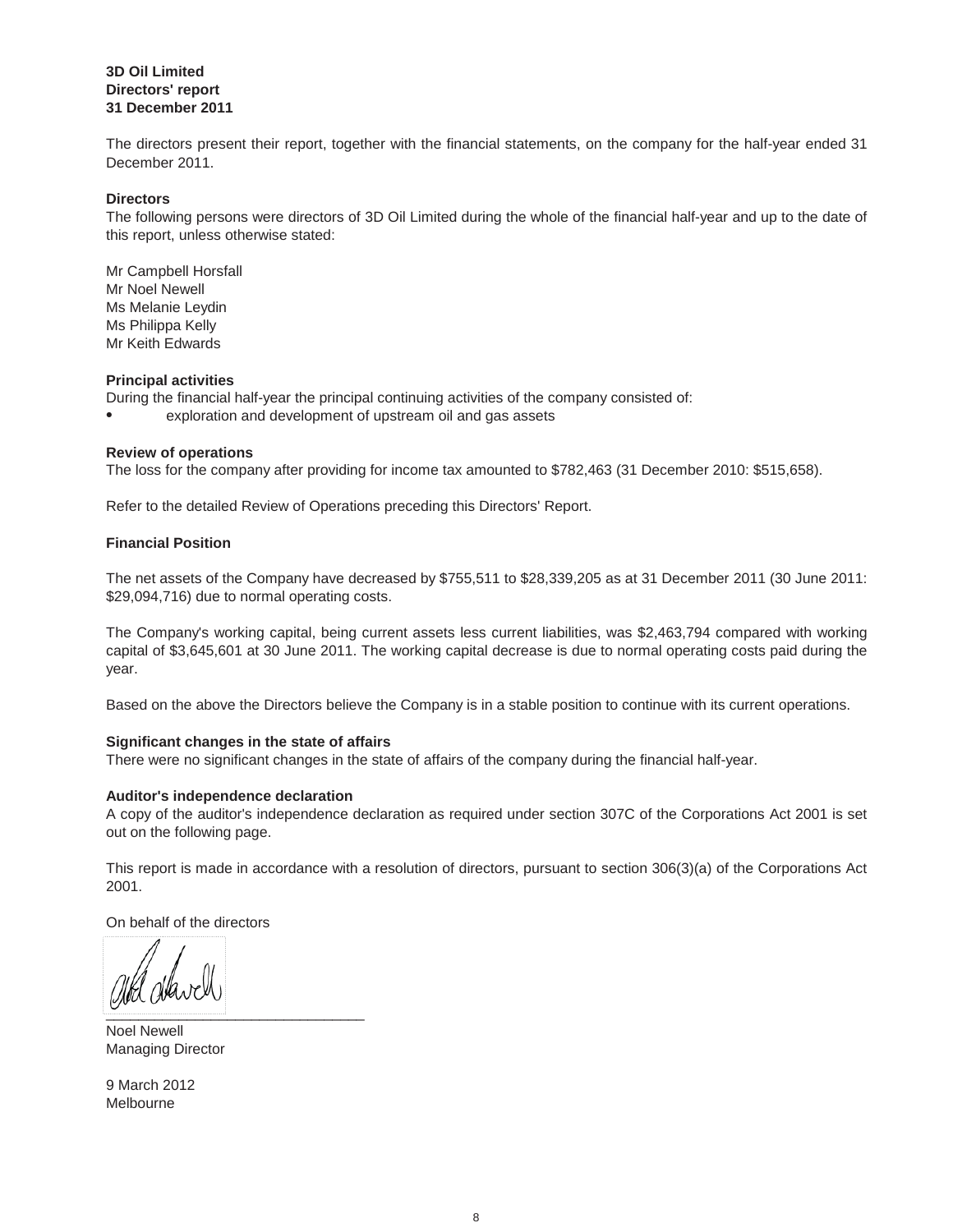

Grant Thornton Audit Pty Ltd ACN 130 913 594

Level 2 215 Spring Street Melbourne Victoria 3000 GPO Box 4984 Melbourne Victoria 3001

**T** +61 3 8663 6000 **F** +61 3 8663 6333 **E** info.vic@au.gt.com **W** www.grantthornton.com.au

### Auditor's Independence Declaration To The Directors of 3D Oil Limited

In accordance with the requirements of section 307C of the Corporations Act 2001, as lead auditor for the review of 3D Oil Limited for the half-year ended 31 December 2011, I declare that, to the best of my knowledge and belief, there have been:

- a no contraventions of the auditor independence requirements of the Corporations Act 2001 in relation to the review; and
- b no contraventions of any applicable code of professional conduct in relation to the review.

ant flowton

GRANT THORNTON AUDIT PTY LTD Chartered Accountants

Simon Trivett Partner - Audit & Assurance

Melbourne, 9 March 2012

Liability limited by a scheme approved under Professional Standards Legislation

Grant Thornton Australia Limited is a member firm within Grant Thornton International Ltd. Grant Thornton International Ltd and the member firms are not a worldwide partnership. Grant Thornton Australia Limited, together with its subsidiaries and related entities, delivers its services independently in Australia.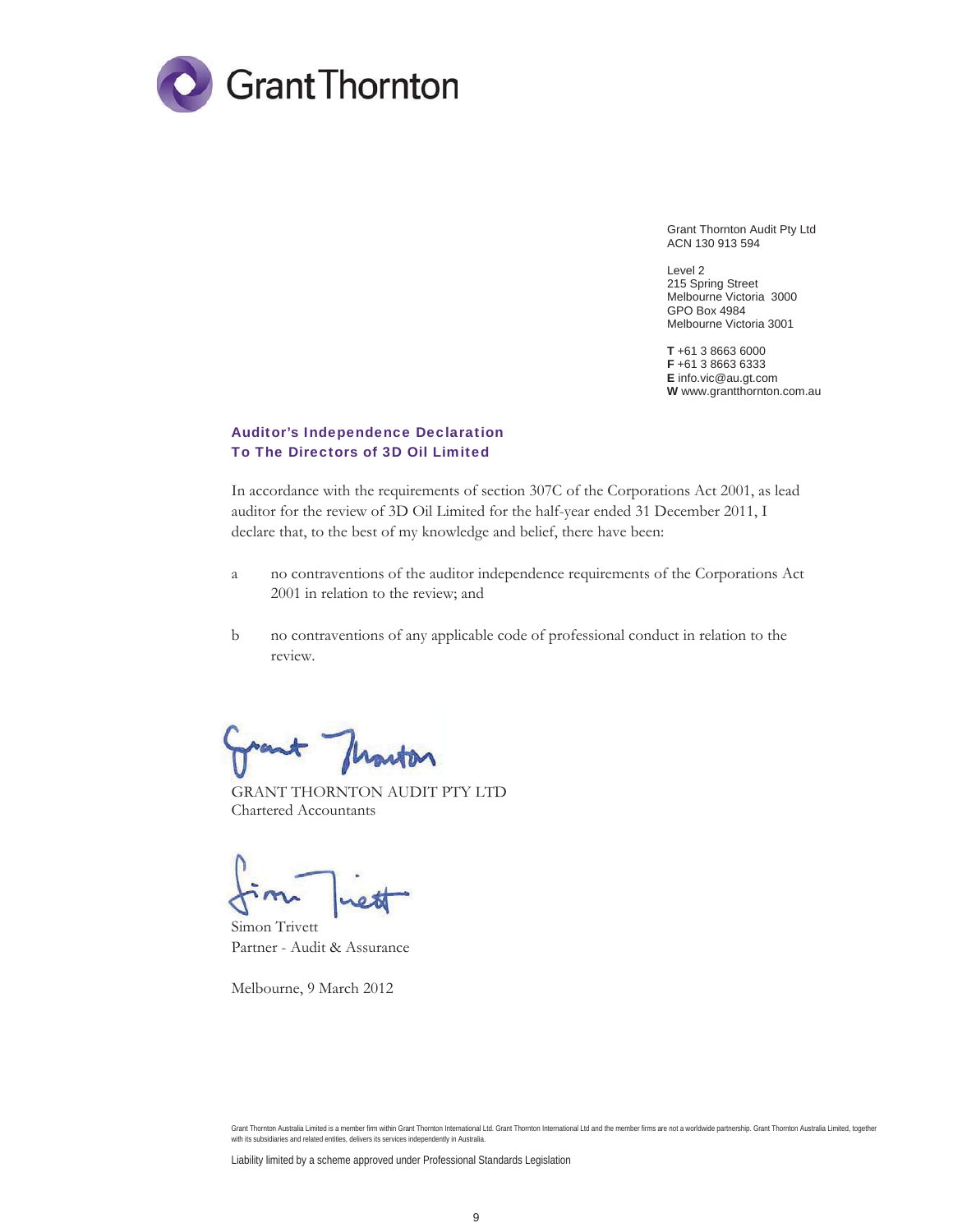## **3D Oil Limited For the half-year ended 31 December 2011 Financial report**

### **Contents**

|                                                                      | Page |
|----------------------------------------------------------------------|------|
| Financial report                                                     |      |
| Statement of comprehensive income                                    | 11   |
| Statement of financial position                                      | 12   |
| Statement of changes in equity                                       | 13   |
| Statement of cash flows                                              | 14   |
| Notes to the financial statements                                    | 15   |
| Directors' declaration                                               | 17   |
| Independent auditor's review report to the members of 3D Oil Limited | 18   |

### **General information**

The financial report covers 3D Oil Limited as an individual entity. The financial report is presented in Australian dollars, which is 3D Oil Limited's functional and presentation currency.

The financial report consists of the financial statements, notes to the financial statements and the directors' declaration.

3D Oil Limited is a listed public company limited by shares, incorporated and domiciled in Australia. Its registered office and principal place of business is:

Level 5, 164 Flinders Lane Melbourne Victoria 3000

A description of the nature of the company's operations and its principal activities are included in the directors' report, which is not part of the financial report.

The financial report was authorised for issue, in accordance with a resolution of directors, on 9 March 2012. The directors have the power to amend and reissue the financial report.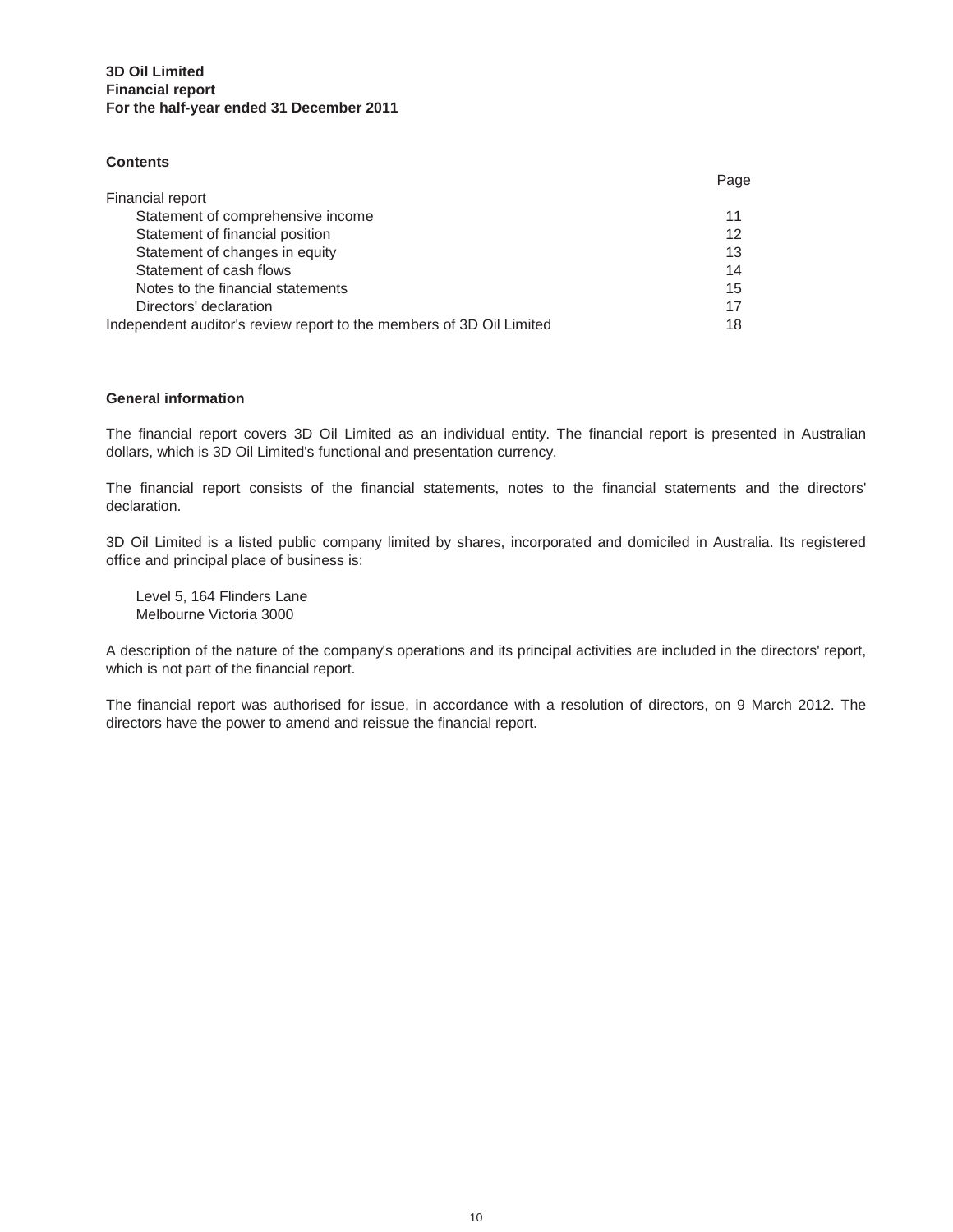## **3D Oil Limited For the half-year ended 31 December 2011 Statement of comprehensive income**

|                                                                                                 | Company          |                  |
|-------------------------------------------------------------------------------------------------|------------------|------------------|
|                                                                                                 | 31/12/2011       | 31/12/2010       |
|                                                                                                 | \$               | \$               |
| <b>Revenue</b>                                                                                  | 87,965           | 206,302          |
| <b>Expenses</b>                                                                                 |                  |                  |
| Corporate expenses                                                                              | (107, 698)       | (87, 637)        |
| Administrative expenses                                                                         | (40,990)         | (42, 779)        |
| <b>Employment expenses</b>                                                                      | (623, 484)       | (416, 879)       |
| Occupancy expenses                                                                              | (46, 246)        | (45, 192)        |
| Depreciation and amortisation expense                                                           | (18, 979)        | (11, 616)        |
| Exploration costs written off                                                                   |                  | (79, 806)        |
| Unrealised exchange gains/loss                                                                  | (5, 183)         | (23, 807)        |
| Realised exchange gains/loss                                                                    | (896)            |                  |
| Share based payments                                                                            | (26, 952)        | (14, 244)        |
| Loss before income tax expense                                                                  | (782, 463)       | (515, 658)       |
| Income tax expense                                                                              |                  |                  |
| Loss after income tax expense for the half-year attributable to the<br>owners of 3D Oil Limited | (782, 463)       | (515, 658)       |
| Other comprehensive income for the half-year, net of tax                                        |                  |                  |
| Total comprehensive income for the half-year attributable to the owners                         |                  |                  |
| of 3D Oil Limited                                                                               | (782,463)        | (515,658)        |
|                                                                                                 |                  |                  |
|                                                                                                 | <b>Cents</b>     | <b>Cents</b>     |
| Basic earnings per share<br>Diluted earnings per share                                          | (0.38)<br>(0.38) | (0.25)<br>(0.25) |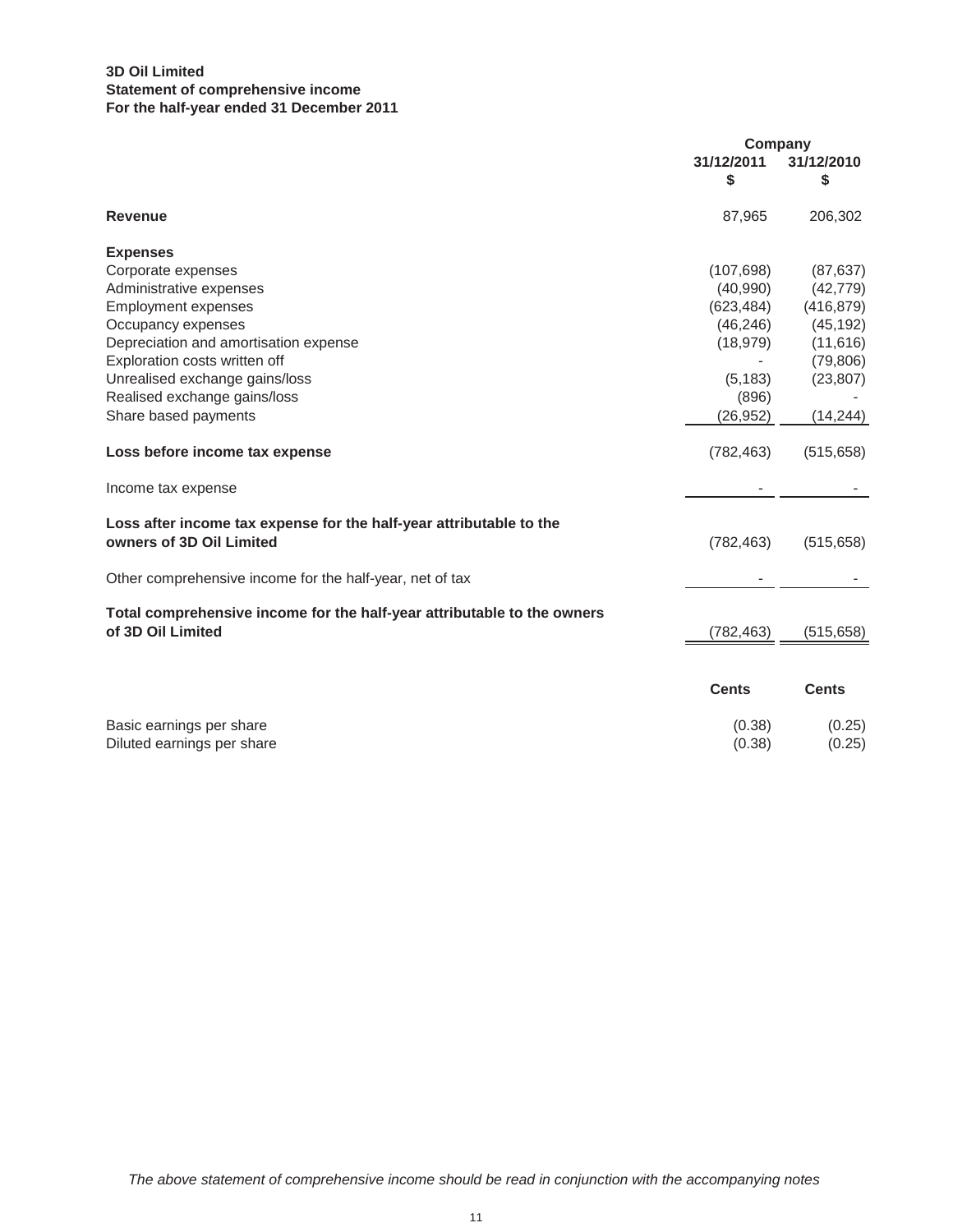## **3D Oil Limited Statement of financial position As at 31 December 2011**

|                                  | Company        |                |  |
|----------------------------------|----------------|----------------|--|
|                                  | 31/12/2011     | 30/06/2011     |  |
|                                  | \$             | \$             |  |
| <b>Assets</b>                    |                |                |  |
| <b>Current assets</b>            |                |                |  |
| Cash and cash equivalents        | 2,759,259      | 3,857,995      |  |
| Trade and other receivables      | 32,848         | 34,962         |  |
| Other                            | 11,598         | 34,848         |  |
| <b>Total current assets</b>      | 2,803,705      | 3,927,805      |  |
| <b>Non-current assets</b>        |                |                |  |
| Property, plant and equipment    | 18,077         | 18,914         |  |
| Intangibles                      | 69,637         | 54,018         |  |
| Exploration and evaluation       | 26,347,073     | 25,921,401     |  |
| Total non-current assets         | 26,434,787     | 25,994,333     |  |
| <b>Total assets</b>              | 29,238,492     | 29,922,138     |  |
| <b>Liabilities</b>               |                |                |  |
| <b>Current liabilities</b>       |                |                |  |
| Trade and other payables         | 290,501        | 217,250        |  |
| Employee benefits                | 49,410         | 64,954         |  |
| <b>Total current liabilities</b> | 339,911        | 282,204        |  |
| <b>Non-current liabilities</b>   |                |                |  |
| Employee benefits                | 59,376         | 45,218         |  |
| Provisions                       | 500,000        | 500,000        |  |
| Total non-current liabilities    | 559,376        | 545,218        |  |
| <b>Total liabilities</b>         | 899,287        | 827,422        |  |
| <b>Net assets</b>                | 28,339,205     | 29,094,716     |  |
|                                  |                |                |  |
| <b>Equity</b>                    |                |                |  |
| Contributed equity               | 50,620,867     | 50,620,867     |  |
| <b>Reserves</b>                  | 212,235        | 185,283        |  |
| <b>Accumulated losses</b>        | (22, 493, 897) | (21, 711, 434) |  |
| <b>Total equity</b>              | 28,339,205     | 29,094,716     |  |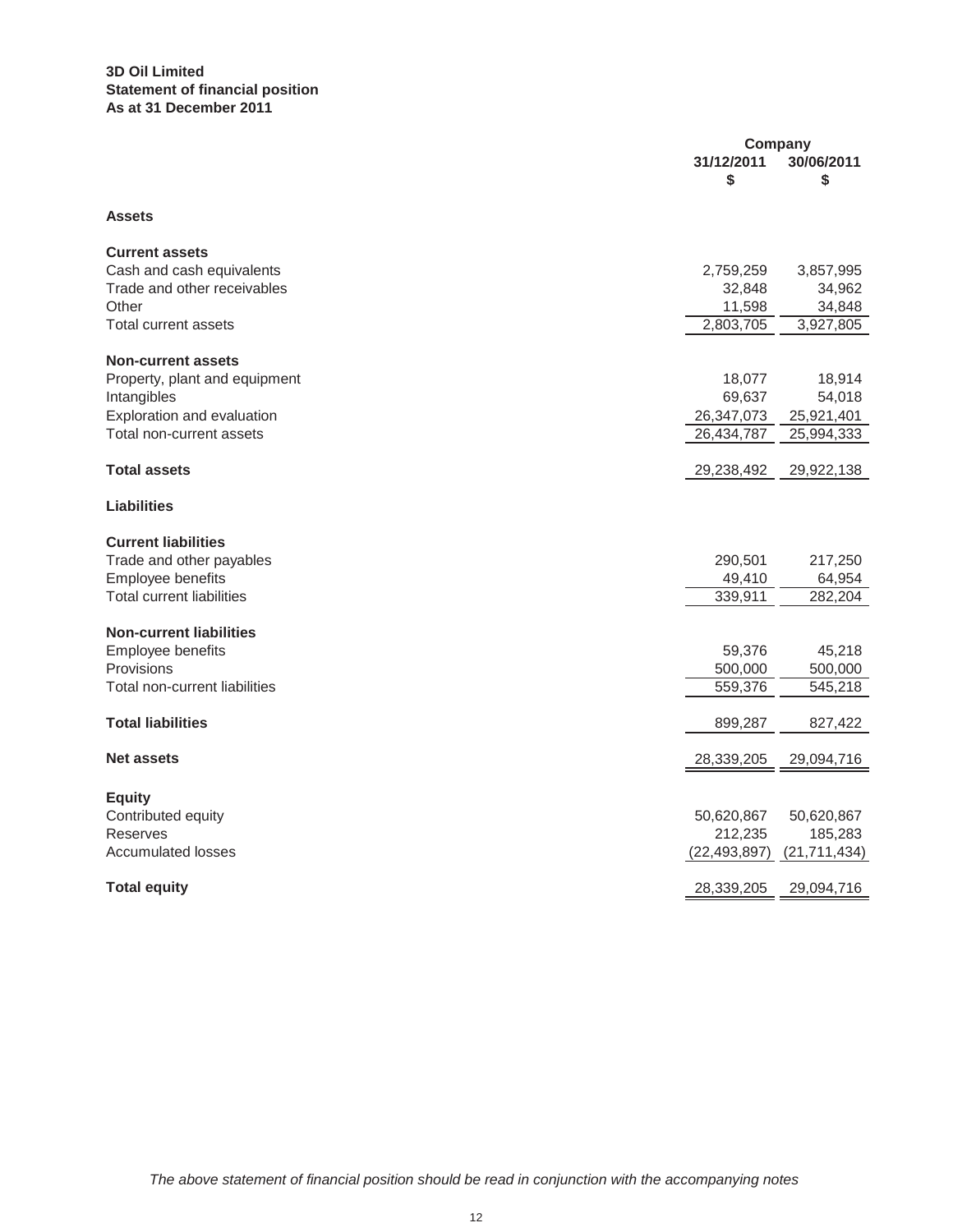## **3D Oil Limited For the half-year ended 31 December 2011 Statement of changes in equity**

|                                                                                                                   | <b>Contributed</b><br>equity<br>\$ | <b>Reserves</b><br>\$ | <b>Accumulated</b><br>losses<br>\$  | <b>Total</b><br>equity<br>\$ |
|-------------------------------------------------------------------------------------------------------------------|------------------------------------|-----------------------|-------------------------------------|------------------------------|
| Company<br>Balance at 1 July 2010                                                                                 | 50,620,867                         | 2,023,826             | (22, 593, 516)                      | 30,051,177                   |
| Other comprehensive income<br>for the half-year, net of tax<br>Loss after income tax<br>expense for the half-year |                                    |                       | (515, 658)                          | (515, 658)                   |
| Total comprehensive income<br>for the half-year                                                                   |                                    |                       | (515, 658)                          | (515, 658)                   |
| Transactions with owners in<br>their capacity as owners:<br>Share-based payments                                  |                                    | 14,244                |                                     | 14,244                       |
| Balance at 31 December 2010                                                                                       | 50,620,867                         | 2,038,070             | (23, 109, 174)                      | 29,549,763                   |
|                                                                                                                   |                                    |                       |                                     |                              |
|                                                                                                                   | <b>Contributed</b><br>equity       | <b>Reserves</b>       | <b>Accumulated</b><br><b>losses</b> | <b>Total</b><br>equity       |
| Company<br>Balance at 1 July 2011                                                                                 | S<br>50,620,867                    | \$<br>185,283         | \$<br>(21, 711, 434)                | \$<br>29,094,716             |
| Other comprehensive income<br>for the half-year, net of tax                                                       |                                    |                       |                                     |                              |
| Loss after income tax<br>expense for the half-year                                                                |                                    |                       | (782, 463)                          | (782, 463)                   |
| Total comprehensive income<br>for the half-year                                                                   |                                    |                       | (782, 463)                          | (782, 463)                   |
| Transactions with owners in<br>their capacity as owners:<br>Share-based payments                                  |                                    | 26,952                |                                     | 26,952                       |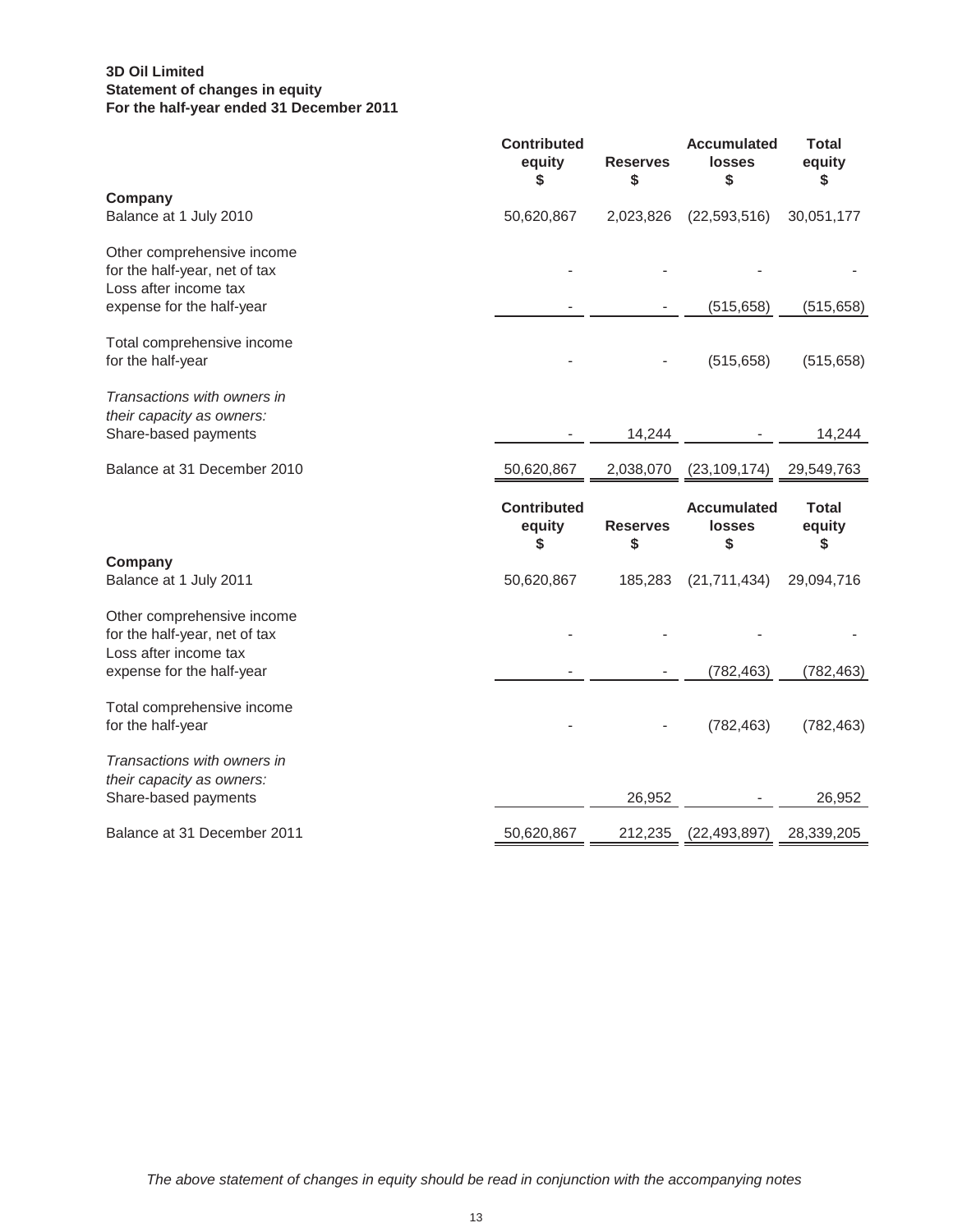## **3D Oil Limited For the half-year ended 31 December 2011 Statement of cash flows**

|                                                                       |             | Company          |                  |
|-----------------------------------------------------------------------|-------------|------------------|------------------|
|                                                                       | <b>Note</b> | 31/12/2011<br>\$ | 31/12/2010<br>\$ |
| Cash flows from operating activities                                  |             |                  |                  |
| Receipts from customers (inclusive of GST)                            |             | 10,221           | 5,897            |
| Payments to suppliers and employees (inclusive of GST)                |             | (720, 318)       | (351, 701)       |
| Interest received                                                     |             | 76,873           | 296,897          |
| Net cash used in operating activities                                 |             | (633, 224)       | (48, 907)        |
| Cash flows from investing activities                                  |             |                  |                  |
| Payments for property, plant and equipment                            |             | (3,273)          | (3,699)          |
| Payments for intangibles                                              |             | (30, 488)        | (3,225)          |
| Payments for exploration and evaluation                               |             | (425, 672)       | (716, 361)       |
| Proceeds from foreign exchange investment                             |             | (6,079)          |                  |
| Net cash used in investing activities                                 |             | (465, 512)       | (723, 285)       |
| Cash flows from financing activities                                  |             |                  |                  |
| Net cash from financing activities                                    |             |                  |                  |
| Net decrease in cash and cash equivalents                             |             | (1,098,736)      | (772, 192)       |
| Cash and cash equivalents at the beginning of the financial half-year |             | 3,857,995        | 8,378,658        |
| Cash and cash equivalents at the end of the financial half-year       |             | 2,759,259        | 7,606,466        |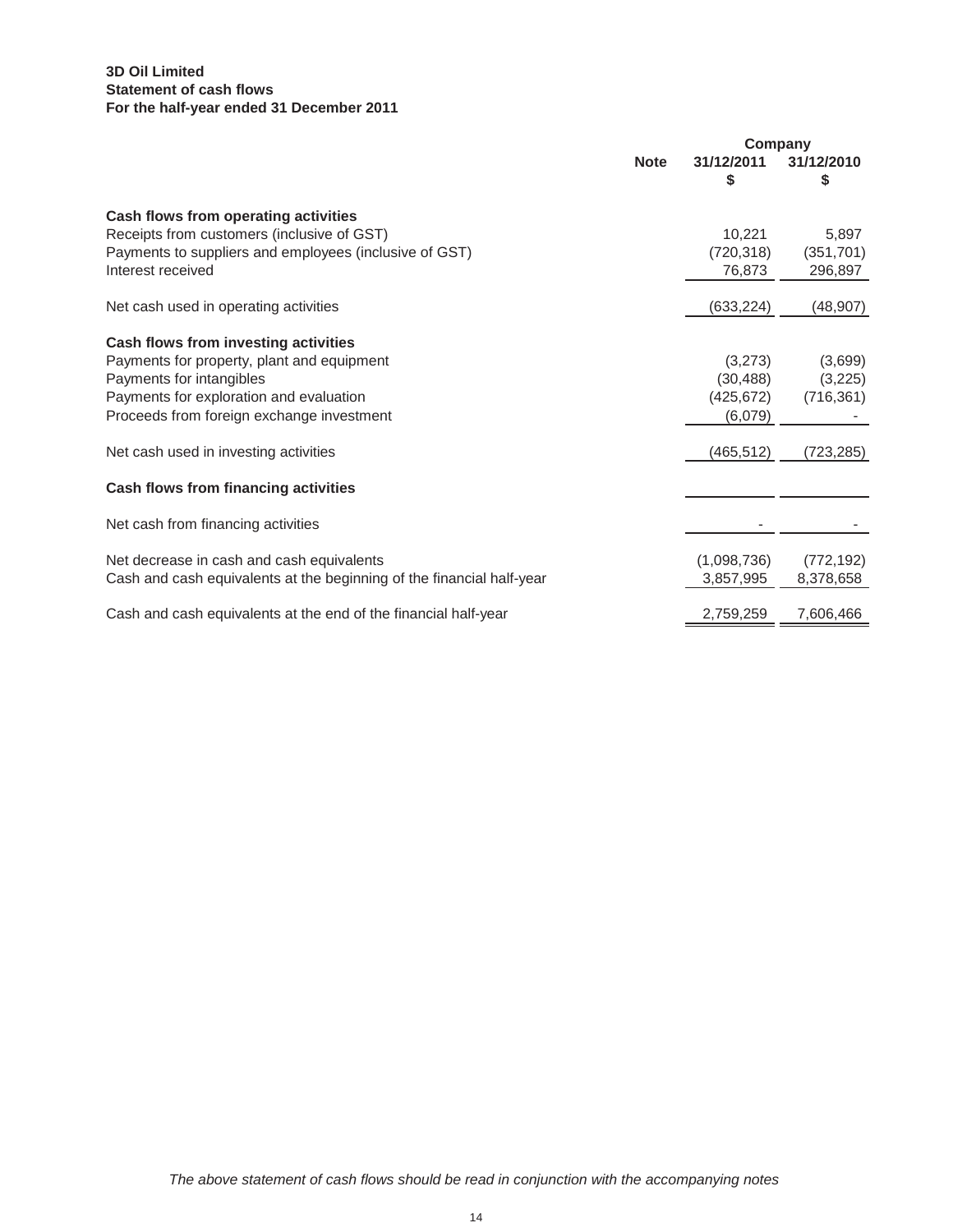### **Note 1. Significant accounting policies**

These general purpose financial statements for the interim half-year reporting period ended 31 December 2011 have been prepared in accordance with Australian Accounting Standard AASB 134 'Interim Financial Reporting' and the Corporations Act 2001.

These general purpose financial statements do not include all the notes of the type normally included in annual financial statements. Accordingly, these financial statements are to be read in conjunction with the annual report for the year ended 30 June 2011 and any public announcements made by the company during the interim reporting period in accordance with the continuous disclosure requirements of the Corporations Act 2001.

The principal accounting policies adopted are consistent with those of the previous financial year and corresponding interim reporting period.

### **New, revised or amending Accounting Standards and Interpretations adopted**

The Company has adopted all of the new, revised and amending Standards and Interpretations issued by the Australian Accounting Standards Board (the AASB) that are relevant to its operations and effective for the current reporting period.

The adoption of all the new, revised and amending Standards and Interpretations has not resulted in any changes to the Company's accounting policies and has no effect on the amounts reported for the current or prior periods. The new, revised and amending Standards and Interpretations have not had a material impact and not resulted in changes to the Company's presentation of, or disclosure in, its half year financial statements.

Any significant impact on the accounting policies of the consolidated entity from the adoption of these Accounting Standards and Interpretations are disclosed in the relevant accounting policy. The adoption of these Accounting Standards and Interpretations did not have any significant impact on the financial performance or position of the consolidated entity.

The following Accounting Standards and Interpretations are most relevant to the consolidated entity:

### **Going Concern**

The financial report has been prepared on a going concern basis, which contemplates continuity of normal business activities and realisation of assets and settlement of liabilities in the ordinary course of business. At 31 December 2011, the company has cash and cash equivalents of \$2.8m and had a net decrease of cash during the half-year of \$1.1m due to normal operating costs.

In order to meet exploration commitments, the Company will need to secure funding by means of a capital raising, debt refinancing, sale of assets, farm out or a combination of these. The Directors continue to monitor the ongoing funding requirements of the Company. The Directors are of the opinion that the financial report has been appropriately prepared on a going concern basis.

### **Note 2. Operating segments**

The Company is organised into one reporting segment : as an explorer and developer of oil and gas in the Gippsland Basin offshore Victoria and the Bass Basin offshore Tasmania. This operating segment is based on the internal reports that are reviewed and used by the Board of Directors who are the Chief Operating Decision Makers ('CODM') in assessing performance and in determining the allocation of resources.

The information reported to the CODM is on at least a monthly basis.

### **Note 3. Equity - dividends**

There were no dividends paid or declared during the current or previous financial half-year.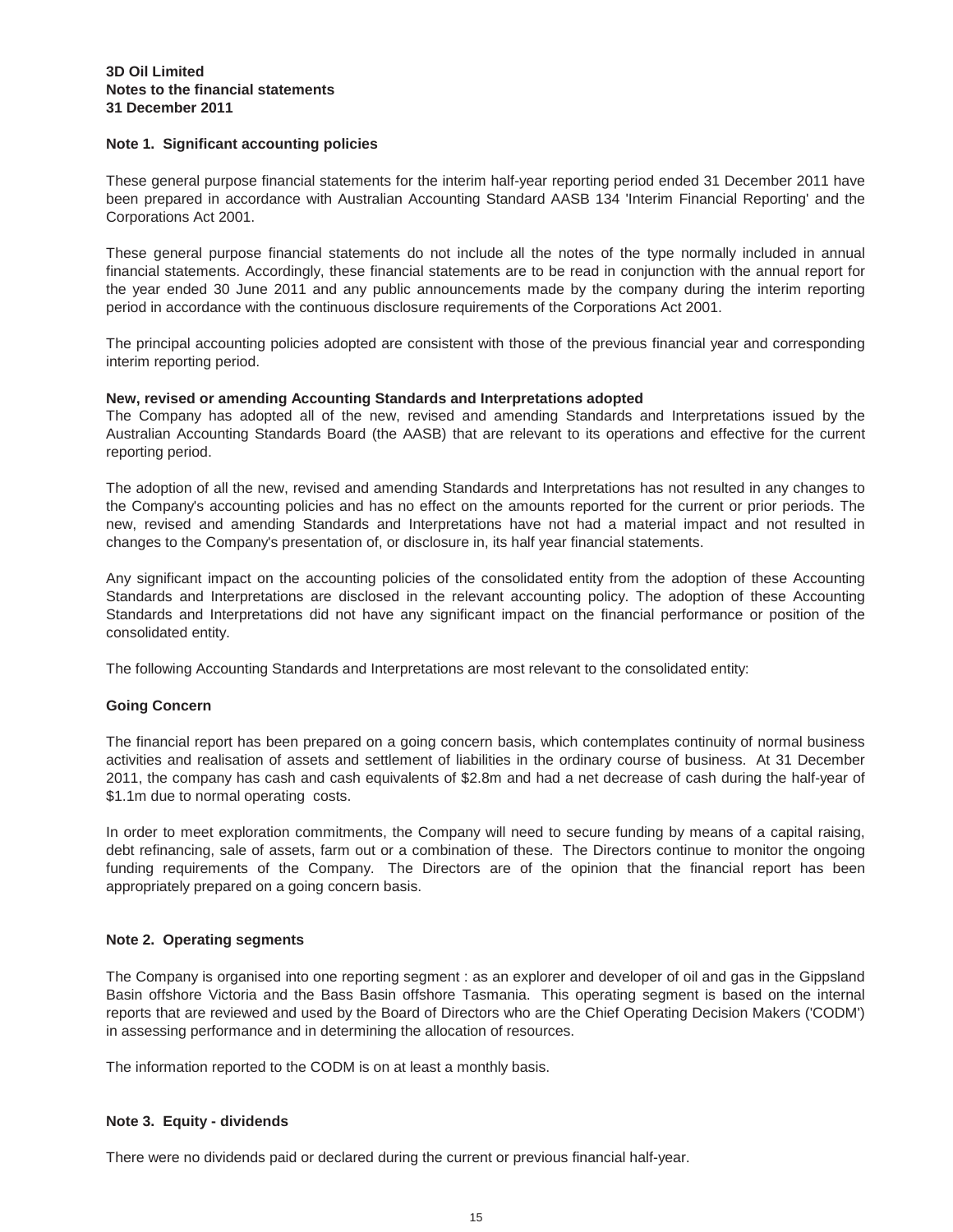### **Notes to the financial statements 3D Oil Limited 31 December 2011**

### **Note 4. Contingent liabilities**

There were no contingent liabilities in existence at 31 December 2011.

### **Note 5. Commitments**

There have been no material changes to commitments to expenditure since the Company's annual report for the financial year ended 30 June 2011.

### **Note 6. Events after the reporting period**

No matter or circumstance has arisen since 31 December 2011 that has significantly affected, or may significantly affect the company's operations, the results of those operations, or the company's state of affairs in future financial years.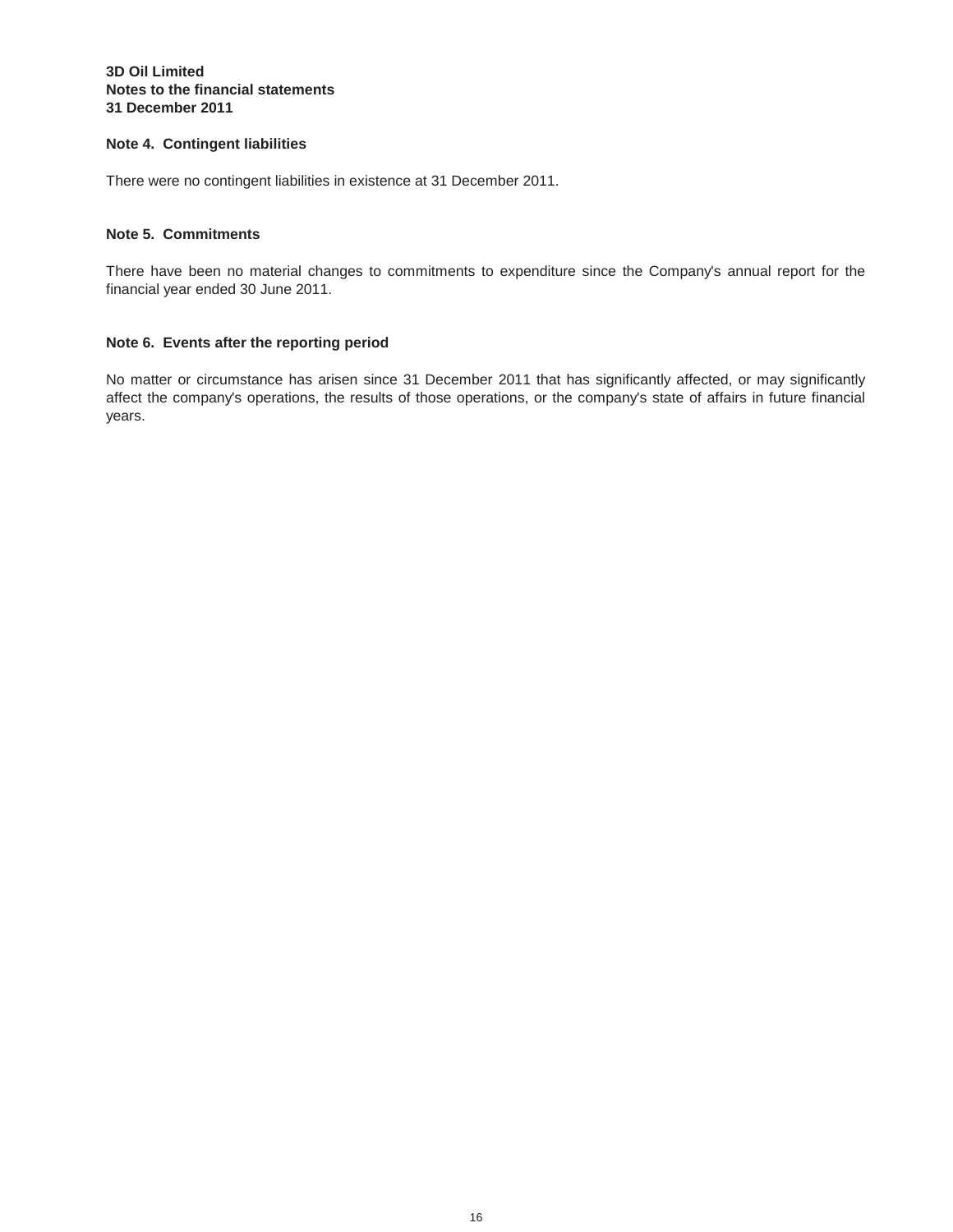### **Directors' declaration 3D Oil Limited**

In the directors' opinion:

- $\bullet$ the attached financial statements and notes thereto comply with the Corporations Act 2001, Australian Accounting Standard AASB 134 'Interim Financial Reporting', the Corporations Regulations 2001 and other mandatory professional reporting requirements;
- $\bullet$ the attached financial statements and notes thereto give a true and fair view of the company's financial position as at 31 December 2011 and of its performance for the financial half-year ended on that date; and
- $\bullet$ there are reasonable grounds to believe that the company will be able to pay its debts as and when they become due and payable.

Signed in accordance with a resolution of directors made pursuant to section 303(5) of the Corporations Act 2001.

On behalf of the directors

 $\overline{\mathbf{C}}$  . The contract of the contract of the contract of the contract of the contract of the contract of the contract of the contract of the contract of the contract of the contract of the contract of the contract of

Noel Newell Managing Director

Melbourne 9 March 2012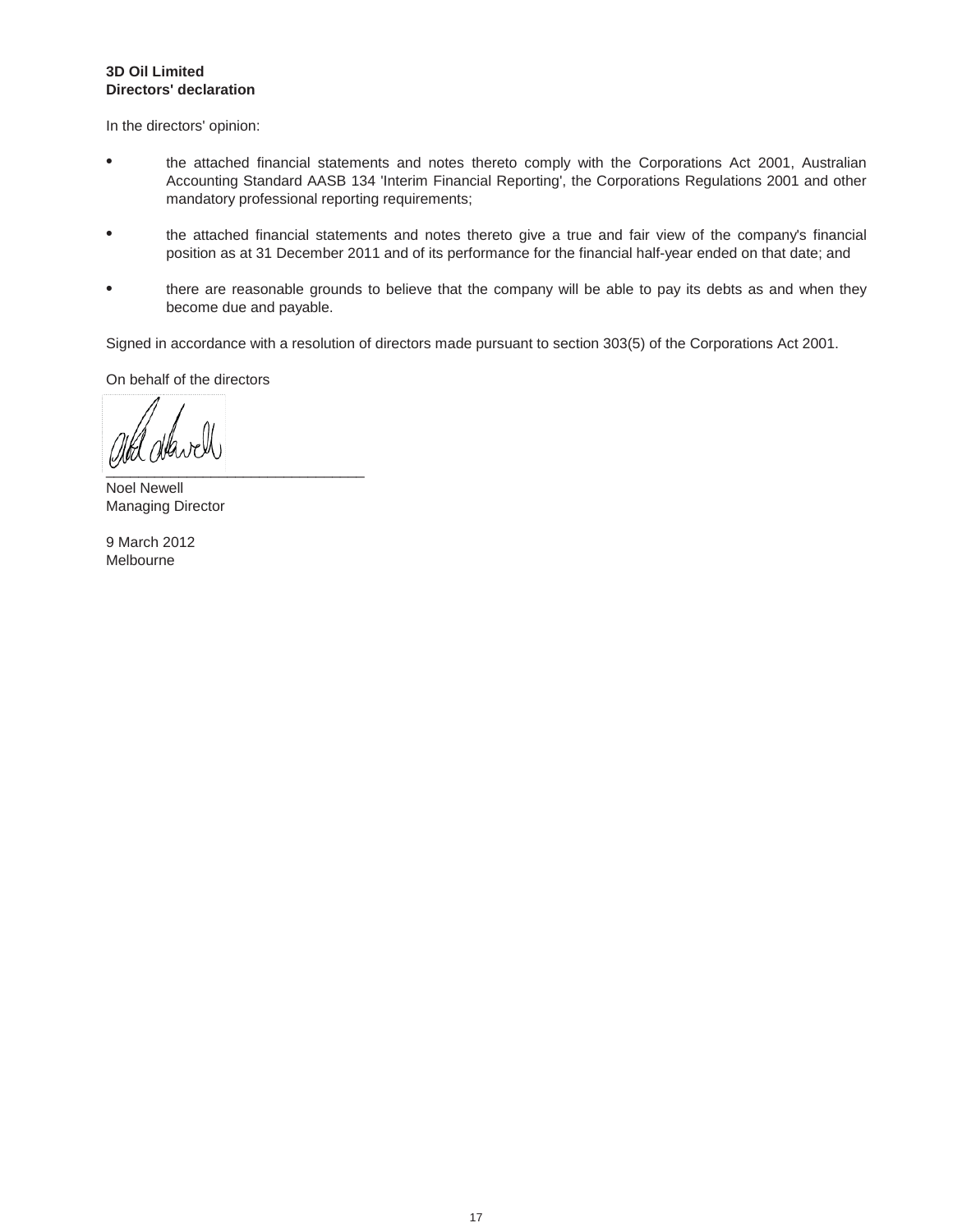

Grant Thornton Audit Pty Ltd ACN 130 913 594

Level 2 215 Spring Street Melbourne Victoria 3000 GPO Box 4984 Melbourne Victoria 3001

**T** +61 3 8663 6000 **F** +61 3 8663 6333 **E** info.vic@au.gt.com **W** www.grantthornton.com.au

### Independent Auditor's Review Report To the Members of 3D Oil Limited

We have reviewed the accompanying half-year financial report of 3D Oil Limited ("Company"), which comprises the statement of financial position as at 31 December 2011, and the statement of comprehensive income, statement of changes in equity and statement of cash flows for the half-year ended on that date, a statement of accounting policies, other selected explanatory notes and the directors' declaration

#### Directors' responsibility for the half-year financial report

The directors of the Company are responsible for the preparation and fair presentation of the half-year financial report in accordance with Australian Accounting Standards (including the Australian Accounting Interpretations) and the Corporations Act 2001. This responsibility includes establishing and maintaining internal controls relevant to the preparation and fair presentation of the half-year financial report that is free from material misstatement, whether due to fraud or error; selecting and applying appropriate accounting policies; and making accounting estimates that are reasonable in the circumstances.

#### Auditor's responsibility

Our responsibility is to express a conclusion on the half-year financial report based on our review. We conducted our review in accordance with the Auditing Standard on Review Engagements ASRE 2410: Review of a Financial Report Performed by the Independent Auditor of the Entity, in order to state whether, on the basis of the procedures described, we have become aware of any matter that makes us believe that the financial report is not in accordance with the Corporations Act 2001 including giving a true and fair view of the financial position as at 31 December 2011 and its performance for the half-year ended on that date; and complying with Accounting Standard AASB 134: Interim Financial Reporting and the Corporations Regulations 2001. As the auditor of 3D Oil Limited, ASRE 2410 requires that we comply with the ethical requirements relevant to the audit of the annual financial report.

Grant Thornton Australia Limited is a member firm within Grant Thornton International Ltd. Grant Thornton International Ltd and the member firms are not a worldwide partnership. Grant Thornton Australia Limited, together with its subsidiaries and related entities, delivers its services independently in Australia.

Liability limited by a scheme approved under Professional Standards Legislation